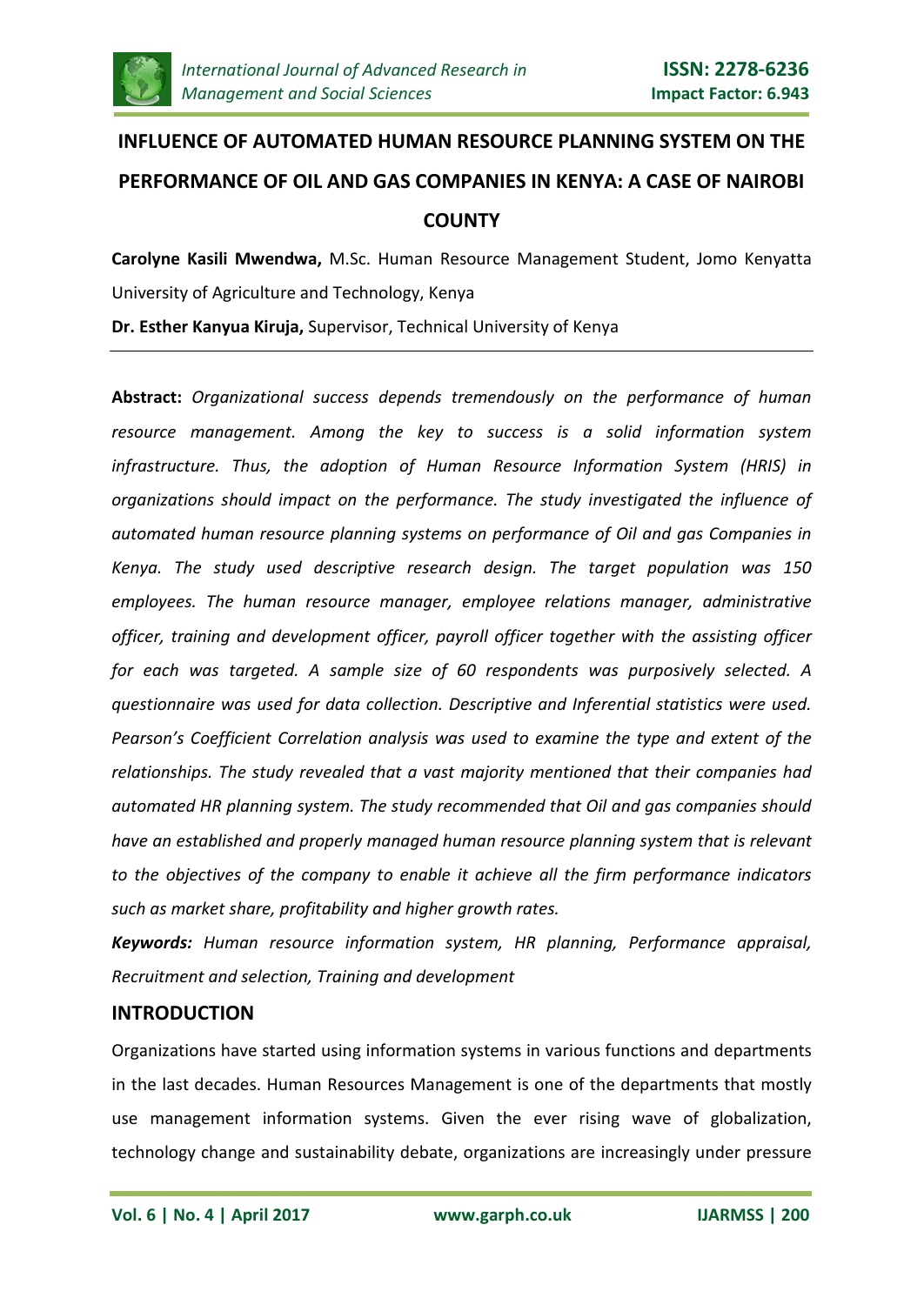

to tap into the energies of information systems in disparate areas of organizational life. This tendency has precipitated the surge in the number of organizations collecting, storing and analyzing information pertaining to their human resources via the use of human resource information systems (HRIS) as well as other kinds of software that include HRIS functionality (Kavanagh*et al.,* 2012). Effective and efficient management of information systems can generate information resource, which organizations need for operational, tactical and strategic planning and decision-making that can enhance its commitment to sustainability (Achua, 2008).

The use of Human Resource Information Systems (HRIS) has been advocated as an opportunity for human resource (HR) professionals to become strategic partners with top management (Lengnick-Hall and Moritz, 2013). The idea has been that HRIS would allow for the HR function to become more efficient and to provide better information for decisionmaking. The question remains whether HRIS has fulfilled its promise. In its most basic form HRIS is a system used to acquire, store, manipulate, analyze, retrieve and distribute pertinent information about an organization's human resources. It is often regarded as a service provided to an organization in the form of information (Tannenbaum, 2009).

However, the promise is that, as the use of these systems become more widespread, higher level forms of HRIS will evolve. Lengnick-Hall and Moritz (2013) postulated that HRIS will be implemented at three different levels: the publishing of information; the automation of transactions; and, finally, a change in the way human resource management is conducted in the organization by transforming HR into a strategic partner with the line business. In their view, the evolution of HR as promoted by HRIS evolves from information to automation and from automation to transformation. They note that while HRIS has been widely deployed, a transformation of human resource management has occurred in relatively few organizations.

The evolution that Lengnick-Hall and Moritz propose revolves around the perspective that HRIS will create informational efficiencies and cost savings such that HR departments can turn their attention to providing better analysis of current data and creative uses of the HRIS to provide better and more accurate data upon which to base strategic decisions. Overman (2009)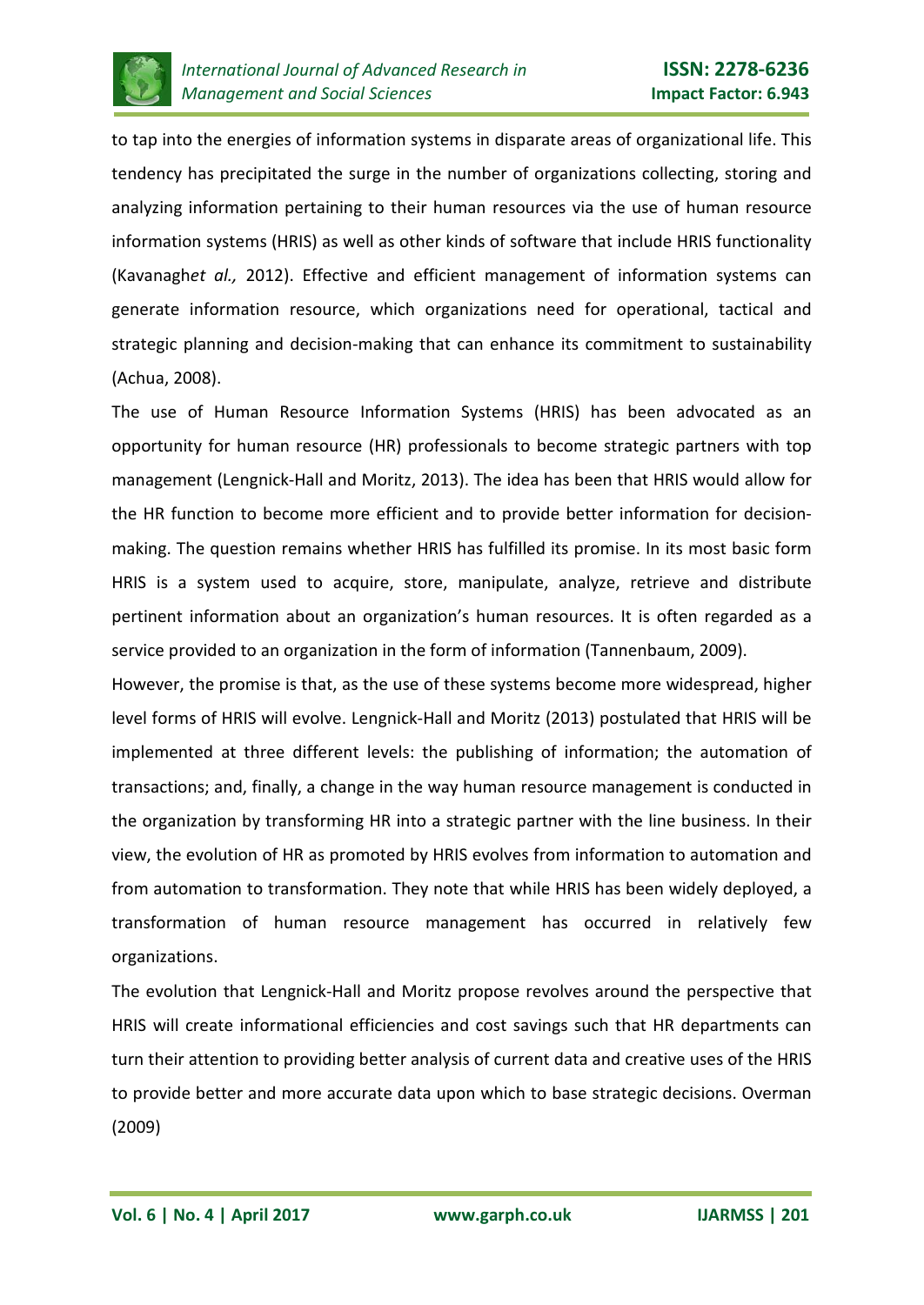

Petroleum Exploration in Kenya begun in the 1950's with the first well being drilled in 1960. British Petroleum (BP) and Shell began exploring in Kenya in 1954 in the Lamu Embayment where they drilled ten wells. None of the wells were fully evaluated or completed for production despite several indications of oil staining and untested zones with gas shows. In Mandera Basin, Frobisher Ltd., Adobe Oil Company and Burmah Oil Company conducted photo geological field geology, gravity, aeromagnetic and seismic surveys that did not materialize into drilling programs (www.nationaloil.co.ke). In 1975, several consortia acquired acreage in upper part of Lamu Basin. Texas Pacific et al drilled Hargaso-1 in 1975 and encountered oil and gas shows in the Cretaceous rocks. In 1976 Chevron and Esso drilled Anza-1 and Bahati-1 wells in the southern part of Anza Basin.

The drilling mud of both tests was suspected of having hydrocarbons and microfossils that contaminated the geochemical and cuttings respectively. An interest in the offshore portion of the Lamu Basin resulted in the drilling of three deep wells, Simba-1, Maridadi-1 and Kofia-1 by a consortium of Cities Services, Marathon and Union in 1982. Seismic data revealed that salt diapiric structures were present along the Kenyan margin. In 1986, the petroleum exploration and production legislation in Kenya was revised to provide suitable incentives and flexibility to attract international exploration interest in the country (www.nationaloil.co.ke).

The history of oil marketing in Kenya began in 1903 during colonial times. Initially kerosene was the main import in tins but later gasoline was imported in tins and drums. Royal Dutch Shell established the first depot on the Mombasa Island at Shimanzi. BP and Shell carried out exploration work in the 1950s with the first exploration well being drilled in 1960. Over the past 50 years many other oil and gas companies have tried their luck onshore and offshore, including Exxon, Total, Chevron, Woodside and CNOOC (Deloitte, 2013). Kenya has attracted oil & gas companies not only because of its ports and strategic location but also because the government is keen not to be left out of the exploration. Oil discoveries in Uganda and Kenya and gas deposits found off Tanzania and Mozambique have turned east Africa into a hot spot for hydrocarbon exploration. Currently there are 73 oil and gas marketing companies in branches all over country

The study concluded that the potential advantages of HRIS are faster information processing, greater information accuracy, improved planning and program development,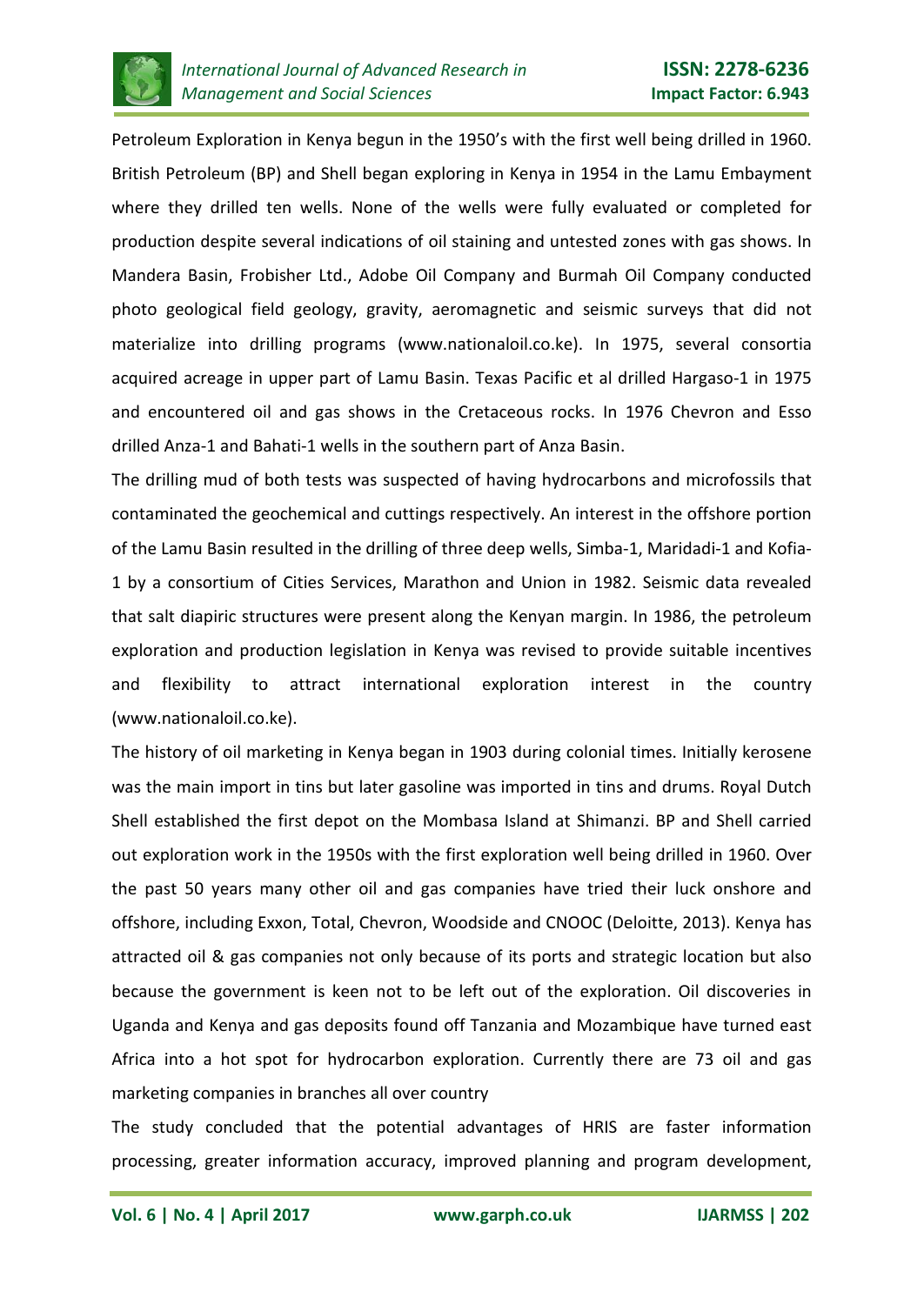

and enhanced employee communications. It is the realization that there are myriad applications and uses of human resource information system in human resource management but the study focused on how HRIS and its effectiveness influence the performance of companies**.** The study sought to come up with recommendations to enable Oil and Gas Companies effectively and efficiently adopt the use of HRIS in human resource management.

# **STATEMENT OF THE PROBLEM**

Organizational success depends tremendously on the performance of human resource management (HRM) (TroshaniJerram&Rao, 2011). Thus, the adoption of Human Resource Information System (HRIS) in organizations should impact on the performance. However, HRIS differs in its functionality and application from administrative applications, talent management applications, workforce management applications, service delivery applications and workforce analysis and/or decision support applications. For instance, a survey conducted in the USA in 2009 indicated that 70% of large firms' used HRIS in which case 80% conducted online recruitment, 67% posted job opening online and 40% used web based portals as a means of communicating company policy (Grobleret al., 2009). In another study, Kinnie and Arthurs (2010) found that the most frequent uses of HRIS were in operational areas of employee records (72%) followed by payroll (66%) and pensions (57%). Teo, Soon and Fedric (2011) found that HRIS was predominantly used for employee record keeping (96.8%) and payroll (90.5%).This indicates that HRIS may have varying impact in different contexts. As such, the influence exerted by HRIS in different contexts is worth investigating.

Oil and gas exploration companies are faced wide challenges which in turn affect their overall performance. These include constrains in making timely purchases and supplies, increased cost of transactions and competition from the competitors (Petroleum Insight, 2007). Fast technological progress, changes in customer preferences, new regulations and other market shifts compel the firms to reconfigure their asset bases and processes continuously to match the requirements of the dynamic operating environment. HRIS could therefore have a significant influence on the performance of these companies. This influence should be established.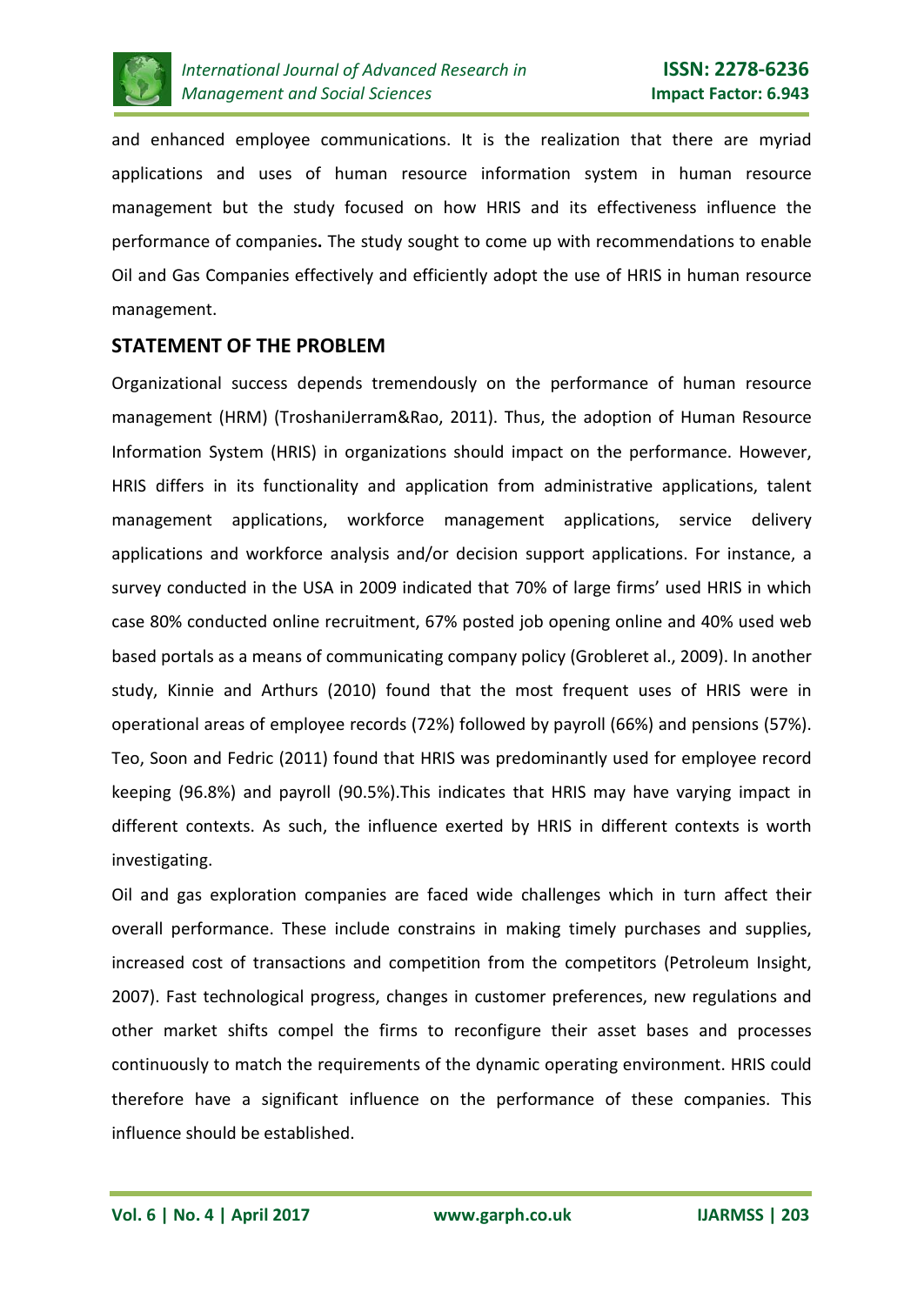

Several studies have been conducted on HRIS. For instance, Ngai and Wat (2006) conducted a survey of the implementation of HRIS in Hong Kong organizations. However, in this study, the contributions of the various aspects of HRIS on performance were not adequately explored. Florkowski (2006) carried out a study on the diffusion of human-resource information-technology innovations in US and non-US firms. However, this study cannot be extrapolated to cover the Kenyan context because of the differences in the operating environment.

In the Kenyan context, Macharia (2011) studied the role of human resource information systems in strategic human resource management. The study was however, focused on the strategic role and in SMES which cannot be generalized to apply in the context of oil and gas exploration companies. Kirui (2012) studied the role of information systems in human resource management. The study was focused on the manufacturing industries. The study however did not focus on performance specifically and also cannot be generalized to the context of oil and gas exploration companies. A review of these studies indicates that, the link between HRIS and performance particularly in oil and gas exploration companies in Kenya is an area that has received little attention amongst researchers. This has created a research gap that this study sought to address by investigating the influence of HRIS on the performance of Oil and gas Companies in Kenya.

# **RESEARCH OBJECTIVE**

To examine the influence of automated human resource planning system on performance of Oil and Gas Companies in Kenya

# **RESEARCH QUESTION**

How does automated human resource planning system influence the performance of Oil and Gas Companies in Kenya?

## **LITERATURE REVIEW**

#### **Theoretical Review**

A theory is basically a set of assumptions or propositions, logically or mathematically linked. It is also referred as an explanation in general terms connected to natural observable phenomena (Kothari 2011).This study was guided by Resource based theory which explains how it can help improve firm performance.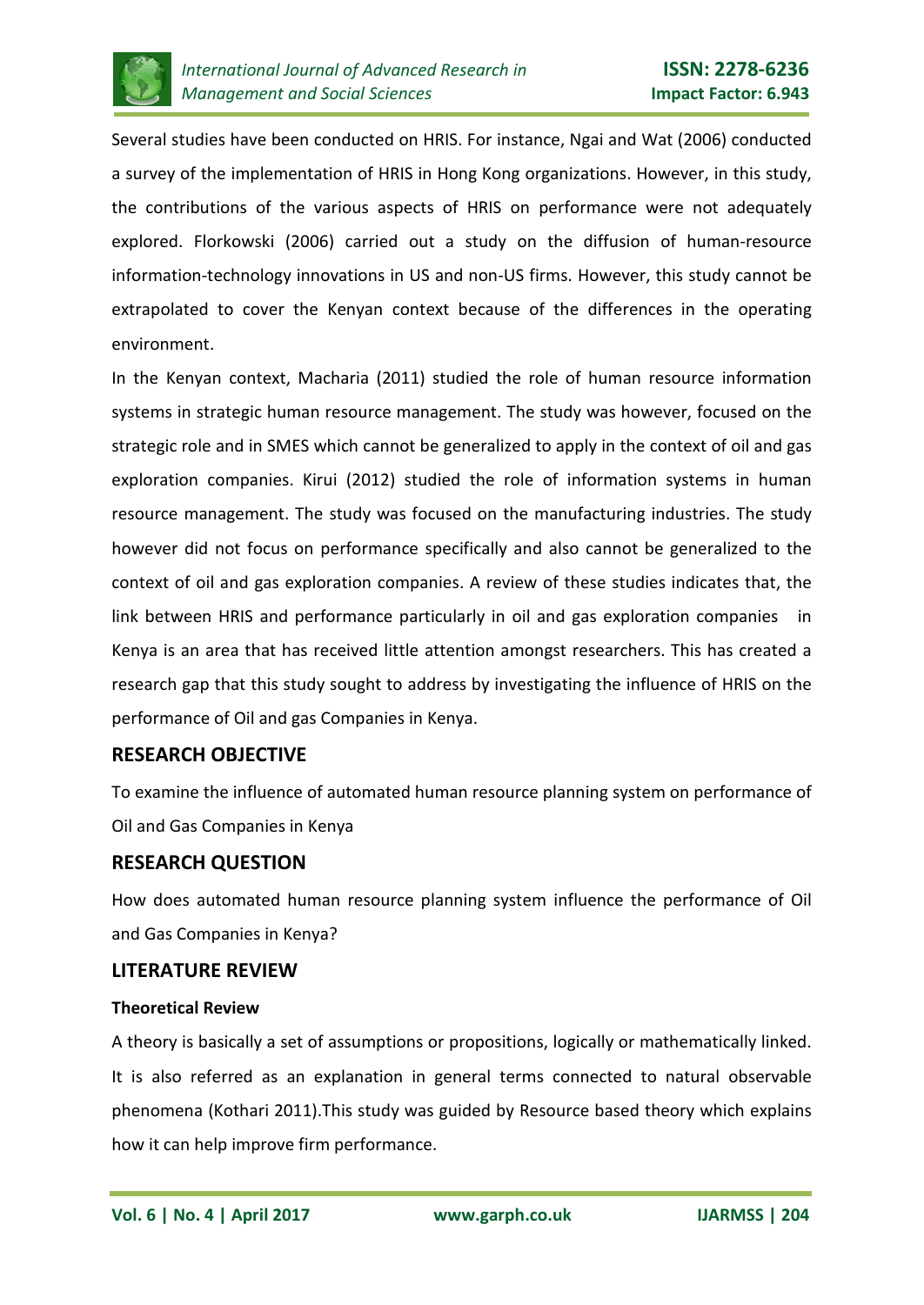

#### **Resource Based theory**

The resource based theory commonly referred to as resource based view (RBV) can be traced to the works of Penrose (1959). The argument in the theory is that a firm consists of a collection of productive resources' and these resources may only contribute to a firm's competitive position to the extent that they are exploited in such a manner that their potentially valuable services are made available to the firm. Wernerfelt, (1984), attempted to formalize the RBV concept by arguing that while a firm's performance is driven directly by its products, it is indirectly (and ultimately) driven by the resources that go into their production. Thus, firms may earn above normal returns by identifying and acquiring resources that are critical to the development of demanded products. This brought on board the concept that these resources are not only static but include firm's inimitable skills, technologies, knowledge, etc., with which they are deployed (Newbert, 2007).

Wright and McMahan (2009) affirm that RBV is more suitable in explaining performance, based on path dependency and administrative heritage. It is however less useful in predicting under what circumstances the specific resources of a company will generate a sustainable competitive advantage. Another criticism is that the inside-out perspective tends to neglect the importance of contextual factors, including the Porter-based factors (such as threat of market entry and threat of suppliers), as well as the institutional setting, which is particularly crucial from a HRM point of view. Hence, to fully understand (strategic) human resource management in, for example, different institutional settings, there is need for an additional theory (Wright and McMahan, 2009).

The resource-based theory has caused a change in strategic management thinking from an outside-in approach to an inside-out approach. In this 'new' stream of thought, internal resources form the starting point of determining organizational success, in contrast to the 'old' paradigm of outside-in thinking. Authors like Kamoche (1996), Boxall (2008) and Wright et al. (2009) applied this theory to the field of human resource management and state that it is people that encompass the properties assumptions of value, rareness, inimitability, and non-substitution, – which according to Barney (2001) are the necessary conditions for organizational success. According to Delery and Shaw (2011), the choice of the resourcebased view (RBV) affords the researcher several advantages in investigating the strategic nature of HRM.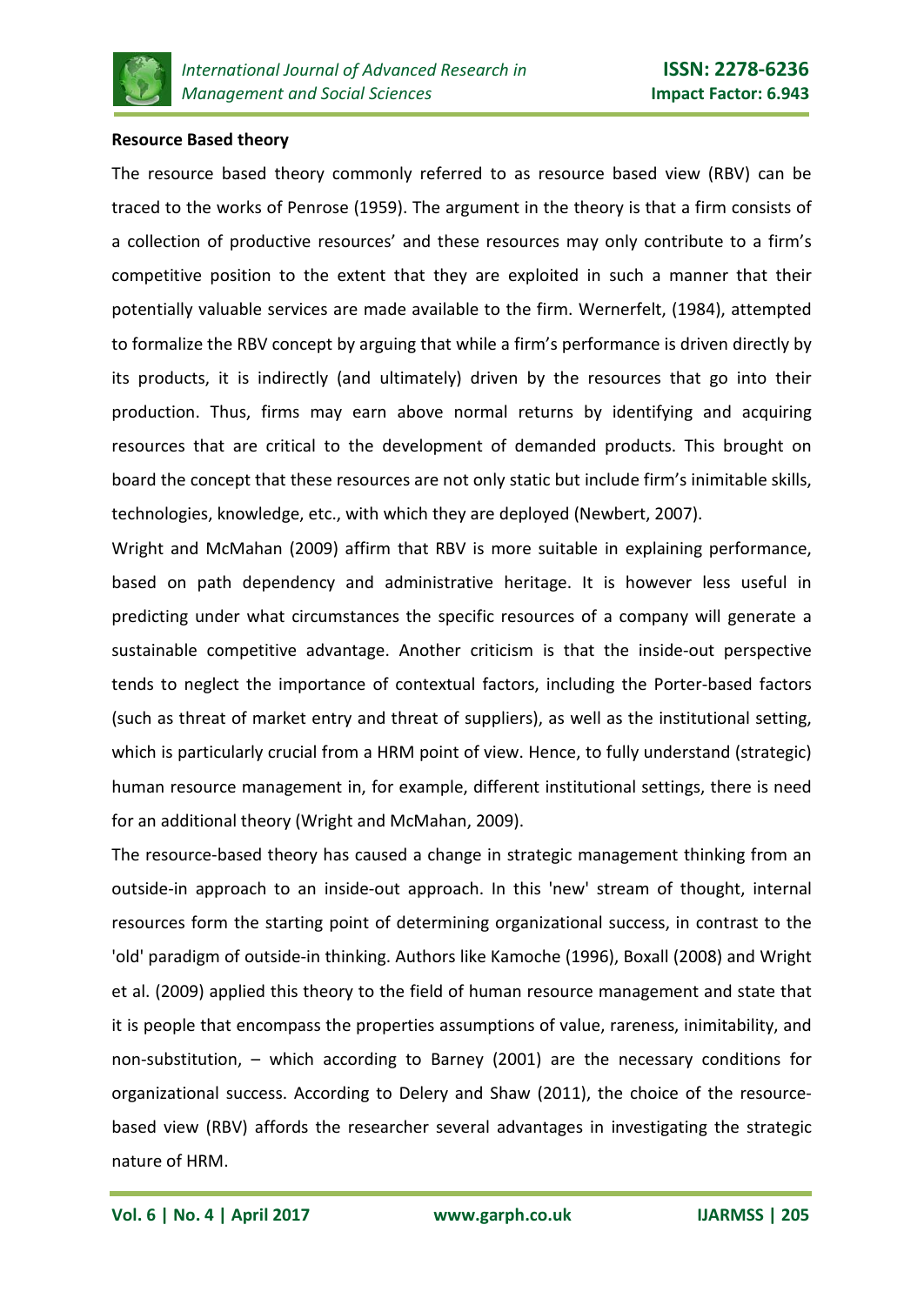

## **Conceptual Framework**

Miles and Huberman (1994) defined a conceptual framework as a visual or written product that explains, either graphically or in narrative form the main things understudy- the key factors, concepts, or variables and the presumed relationships among them. A conceptual framework was developed to verify the influence of HRIS on the performance of oil and Gas Companies in Kenya.

**Human resource planning System** Skills inventory Labour demand forecast Need assessment Action plan



**Independent Variable Communisties Communist Communist Communist Communist Communist Communist Communist Communist Communist Communist Communist Communist Communist Communist Communist Communist Communist Communist Communi** 

## **Automated Human Resource Planning System and Performance**

Human resource planning is the process of making a decision about what positions inside the firm to fill and how to fill them (Desseler, 2013). It is also the process of identifying current and future HR needs for an organization to achieve its goals as well as forecasting a firm's future demand and supply (DeCenzo and Robbins, 2010). The human resource planning system has the role of conducting special studies to provide data on the firm's human resources. Such system consists of two steps: assessing current human resources and meeting future human resource needs. It helps HR managers to ensure that they have the right number and kinds of capable people in the right places and at the right (Chowdhury et al., 2013). This is especially facilitated by skills inventory. This system keeps track of employee skills and matches employees with specific jobs. The skills inventory contains information about every employee, such as work experience, work preferences, test scores, interests, and special skills or proficiencies (Chauhan et al., 2011).

This function serves as a link to the overall strategic plan of an organization. Human resource planning is a continuous process that works on both long-term and short term. Forecasting of staff requirements is well established in HRM vocabulary. It is assumed that human resource planning has influence on companies' performance because in whatever businesses do, they cannot ignore the human aspect. As such, Armstrong (2006) appears to suggest that human resource planning contributes to organizations earnings/returns by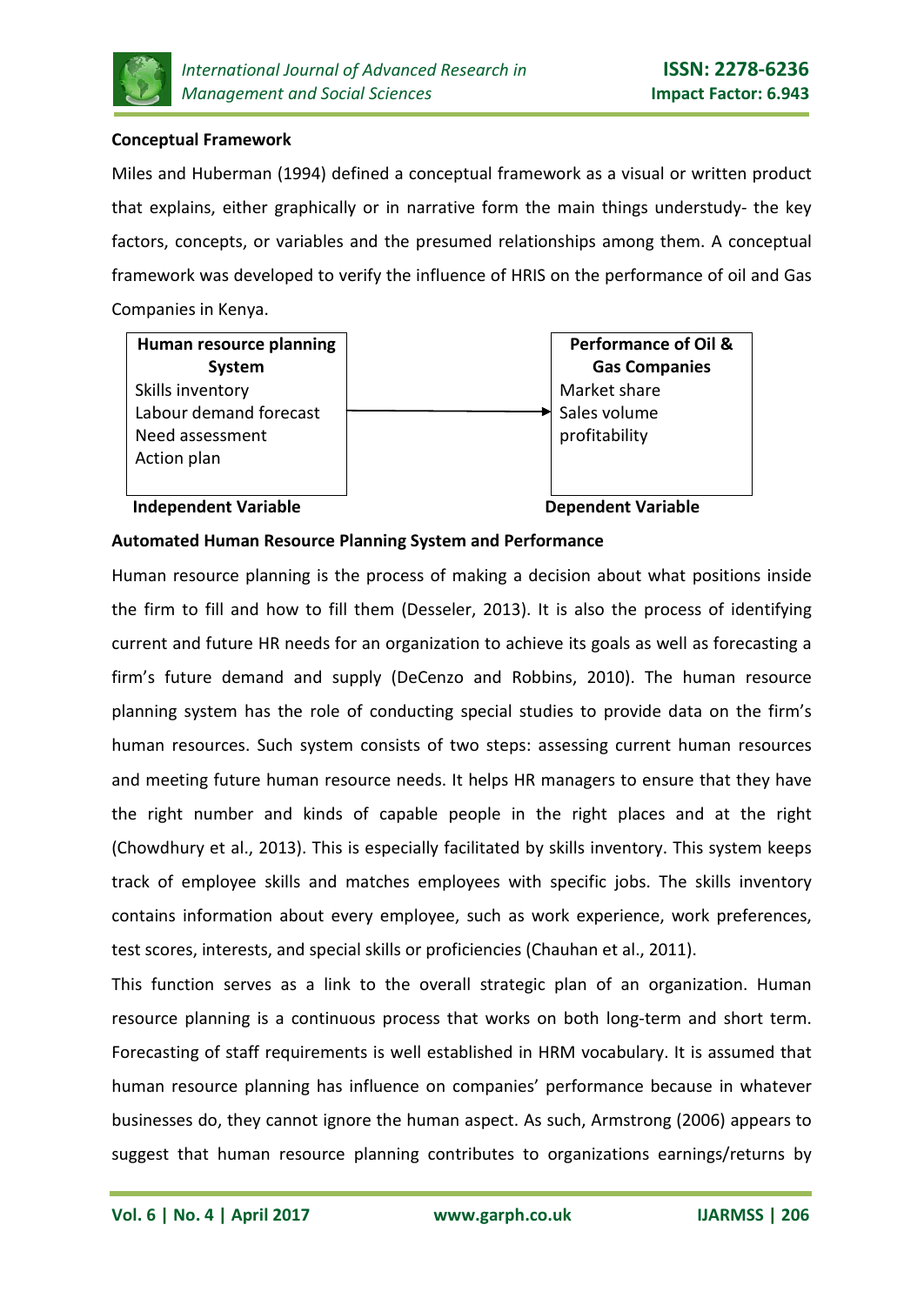

reducing costs, employees training, associating with modern environmental and technological changes are several considerable advantages of human resource planning. Barron, Chhabra, Hanscome and Henson (2004) perceived automated HR planning to emphasize mainly the retention of capable employees and the reduction costs associated with maintaining them. Automated HR planning also gives opportunity to HR professionals to enhance their contribution to the long-term plan of enterprises. Firstly, by automating and devolving many routine HR tasks to line management, HRIS provide HR professionals with the time needed to direct their attention towards more business critical and strategic level tasks, such as leadership development and talent management (Lawler &Mohrman, S.A. 2003).It also provides an opportunity for HR to play a more strategic role, through their ability to generate metrics which can be used to support strategic decision making (Lengnick-Hall& Moritz, 2003).

Automated HR planning system also support long range planning with information for labour force planning and supply and demand forecast; staffing with information on equal employment, separations and applicant qualifications; and development with information on training programs, salary forecasts, pay budgets and labour or employee relations with information on contract negotiations and employee assistance needs (Shiri, 2012).Risk and security management is another crucial function which can be derived by automated HR planning system by following private and highly sensitive individual data and multiplatform security aspects which are perhaps the most serious factors that need to be taken into consideration (Karakanian, 2000).

Dessler(2005) added that, automating HR planning system influence manpower activities by: Making a regular analysis of the human resource needs of the company through matching the supply of human resource with the demand for  $it - th$  exystem identifies unfilled positions accurately; Providing insights into organizational training needs by identifying deficiencies in employee's performance and then select the right persons to be trained at the right time after which the system evaluates the effectiveness of the training programs.Wiblen, Grant and Dery(2010) also asserted that, the performance related data and productivity information data embedded in the HRIS is used as evidence in employee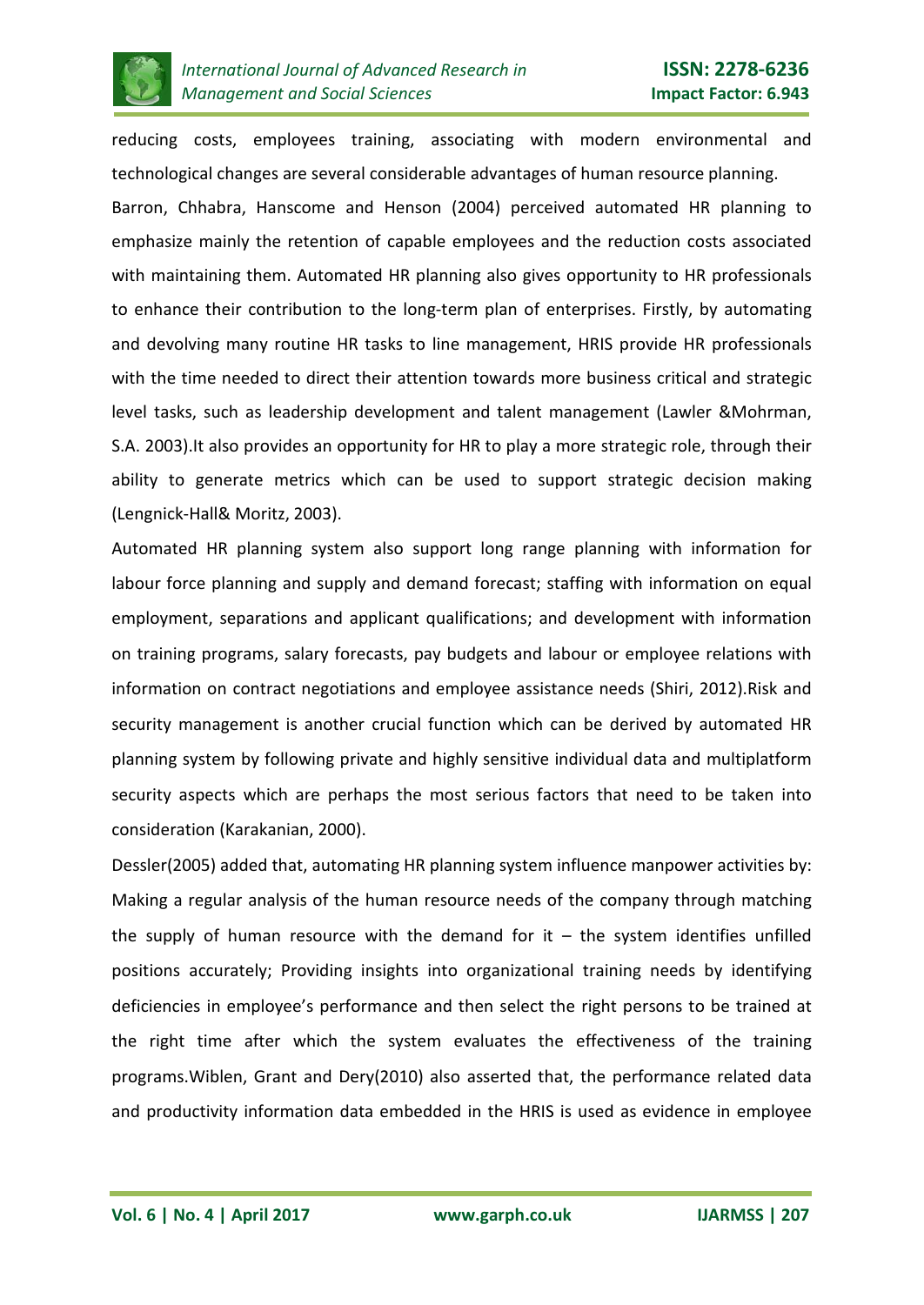

grievance matters; careful documentation of employee performance, method of measuring the performance of employees and reporting system, which is critical to organizations.

#### **Firm's Performance**

Firm performance is defined as "the economic outcomes resulting from the interplay among an organization's attributes, actions and environment" (Combs et al., 2005, p. 261).Organizational performance involves measuring and evaluating the quality, effectiveness, and efficiency by using output and outcome indicators. Gibson et al., (2010) defined firm performance as the final achievement of an organization that contains measures such as the existence of certain targets to be achieved, has a period of time in achieving the targets and the realization of efficiency and effectiveness. Historically, firm performance has been focused on 'cost' or 'savings'. However, due to increased focus on business results, performance measurement has been extended to broader business and operational objectives (Lisa, Tate, & Corey, 2008).

While effectively measuring organizational performance may appear simple a critical look into the issue will show that adequate measurement of a firm performance is a bigger issue. Functions like Human Resource and Finance can have their performance measured. Some firms use metrics to measure departmental performance which never hit the general ledger, and this compound the performance measurement dilemma. In an increasingly dynamic and information-driven environment, the quest by business leaders and management researchers for performance measures which reflect competitive productivity strategies, quality improvements, and speed of service is at the forefront. Company performance should be judged against a specific objective to see whether the objective is achieved. Without an objective, a company would have no criterion for choosing among alternative investment strategies and projects. For instance, if the objective of the company is to maximize its return on investment, the company would try to achieve that objective by adopting investments with return on investment ratios greater than the company's current average return on investment ratio (Brah&Rao, 2000).

Firm performance can be assessed by an organization's efficiency and effectiveness of goal achievement (Robbins & Coulter, 2002). According to Andersen (2006) effectiveness is conceptualized as a degree of goal attainment in which case profitability is the ultimate goal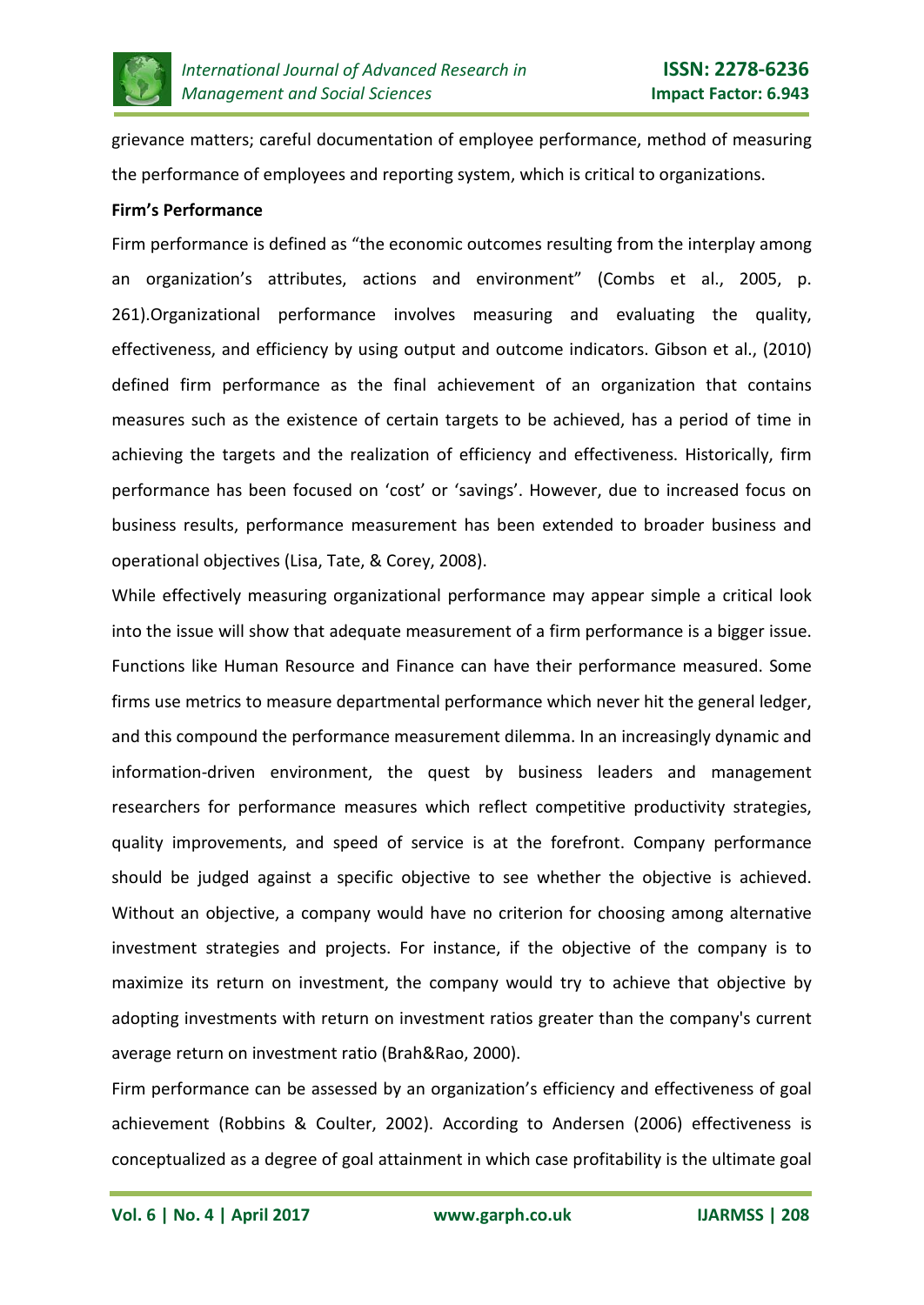

for most firms. Schermerhorn et al (2002) pointed out that performance refers to the quality and quantity of individual or group work achievement. Pearce and Robinson (2003) highlighted three economic goals, which define a company's performance guided by strategic direction. These goals are survival in the market, growth and profitability. A firm's growth is tied inexplicitly to its survival and profitability. Survival means a long term strategy to remain in business and inability to do so mean the company is not capable of satisfying the stakeholder's aims. Although product impact market studies have shown that growth in the market share is correlated with profitability, other important forms of growth do exist. Growth in the number of markets served, in the sales volume, in the variety of products offered, in the technologies that are used to provide goods or services often indicate enhanced firm's performance (Pearce and Robinson, 2003).

There are several performance measurement systems used such as the balanced scorecard developed by Kaplan and Norton (1996). In this study, the researcher will use automated human resource planning system, recruitment and selection system, training and development system and performance appraisal system to show how human resource information systems influence performance of oil and gas exploration companies in Kenya.

## **RESEARCH METHODOLOGY**

#### **Research Design**

Descriptive research design was used in this study. Kothari (2004) defines research design as the structure that guides the execution of a research method, and the subsequent analysis of acquired data. This method also allows for a flexible approach when important new issues and questions arise during the duration of the study.

## **Target Population**

The target population for this study was the Oil and Gas Marketing Companies in Kenya. However, respondents were drawn the human resource department of 15 oil and gas companies namely: Libya oil kenya limited, Total Kenya, Kenol–Kobil, Vivo Energy, Gulf Energy Limited, Hass Energy Limited, Hashi Energy limited, Galana oil, Gapco Kenya Lilmited and Engen Kenya limited, Astrol Petroleum Company Limited, Essar Petroleum (EA) Limited, National Oil Corporation of Kenya Limited, Regnol Oil Kenya Limited and Xenergy Limited whose headquarters are based within Nairobi County and have well established human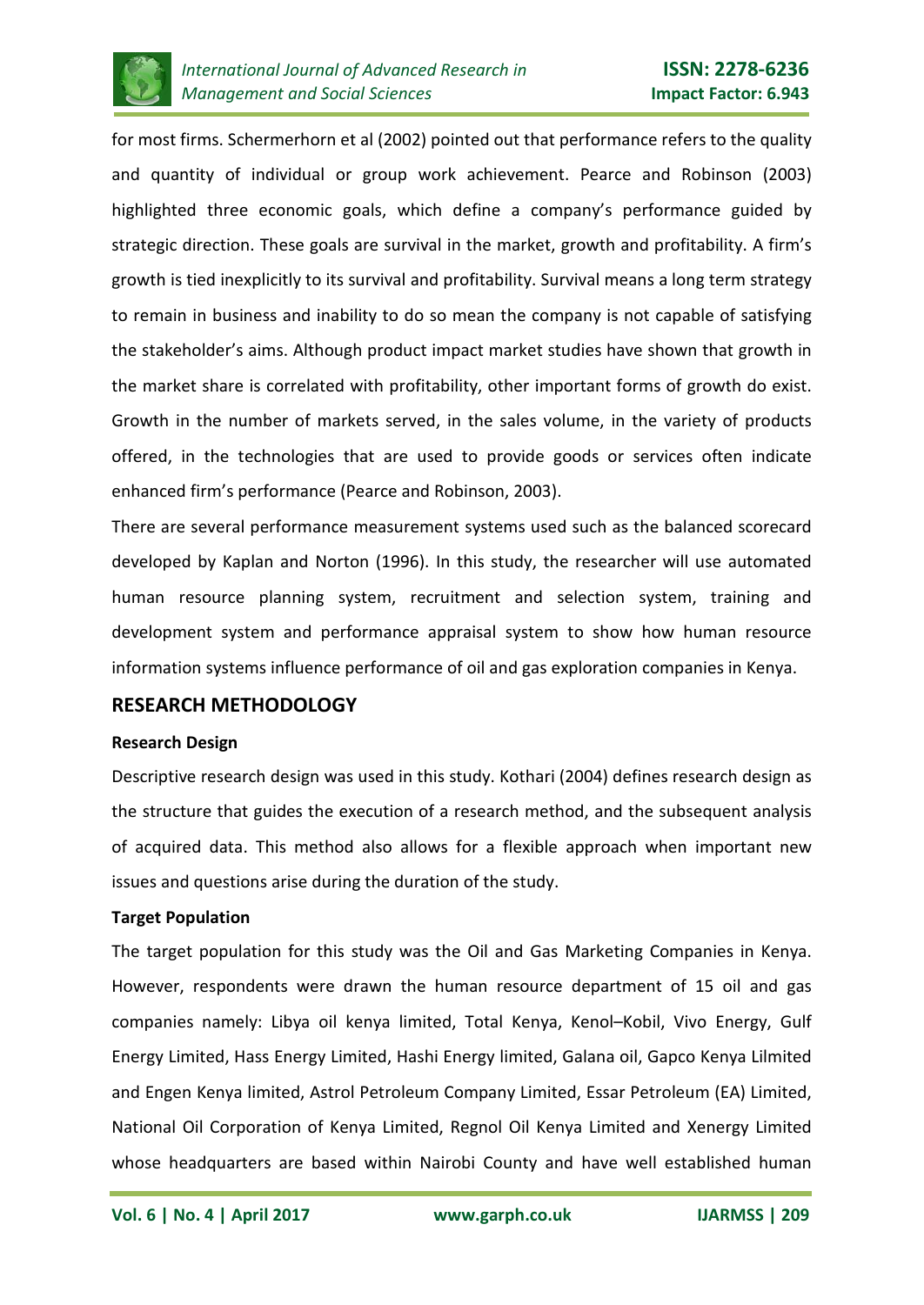

resource offices. The study targeted the senior personnel preferably the manager in human resource, employee relations, and administration, training and development and finance/accounts. In addition, the assistant to each of the aforementioned were also targeted thus making it a total of 10 respondents from each company. Therefore, the total target population for this study was 150 respondents.

#### **Target Population**

|                                 | Target Respondents (Senior most personnel in charge and his/her |                |                |                       |                |       |
|---------------------------------|-----------------------------------------------------------------|----------------|----------------|-----------------------|----------------|-------|
|                                 | assistant for each category)                                    |                |                |                       |                |       |
| Company                         | Human                                                           | Employee       |                | Adminis- Training and | Finance/       | Total |
|                                 | Resource                                                        | Relations      | tration        | Development Accounts  |                |       |
| Libya oil Kenya limited         | 2                                                               | 2              | 2              | 2                     | 2              | 10    |
| <b>Total Kenya</b>              | 2                                                               | 2              | 2              | $\overline{2}$        | $\overline{2}$ | 10    |
| Kenol - Kobil                   | 2                                                               | $\overline{2}$ | 2              | 2                     | $\overline{2}$ | 10    |
| <b>Vivo Energy</b>              | 2                                                               | 2              | 2              | 2                     | 2              | 10    |
| <b>Gulf Energy Limited</b>      | 2                                                               | 2              | 2              | 2                     | $\overline{2}$ | 10    |
| <b>Hass Energy Limited</b>      | 2                                                               | 2              | 2              | $\overline{2}$        | 2              | 10    |
| <b>Hashi Energy limited</b>     | 2                                                               | 2              | 2              | $\overline{2}$        | $\overline{2}$ | 10    |
| Galana oil                      | 2                                                               | 2              | 2              | $\overline{2}$        | $\overline{2}$ | 10    |
| <b>Gapco Kenya Limited</b>      | 2                                                               | 2              | 2              | $\overline{2}$        | 2              | 10    |
| <b>Engen Kenya limited</b>      | 2                                                               | $\overline{2}$ | $\overline{2}$ | $\overline{2}$        | $\overline{2}$ | 10    |
| <b>Astrol Petroleum</b>         | 2                                                               | 2              | 2              | 2                     | $\overline{2}$ | 10    |
| <b>Company Limited</b>          |                                                                 |                |                |                       |                |       |
| <b>Essar Petroleum Limited</b>  | 2                                                               | 2              | 2              | $\overline{2}$        | $\overline{2}$ | 10    |
| <b>National Oil Corporation</b> | $\overline{2}$                                                  | 2              | 2              | 2                     | $\overline{2}$ | 10    |
| of Kenya Limited                |                                                                 |                |                |                       |                |       |
| <b>Regnol Oil Kenya Limited</b> | $\overline{2}$                                                  | 2              | 2              | $\overline{2}$        | $\overline{2}$ | 10    |
| <b>Xenergy Limited</b>          | $\overline{2}$                                                  | 2              | 2              | 2                     | 2              | 10    |
| <b>Total Target Population</b>  | 30                                                              | 30             | 30             | 30                    | 30             | 150   |

## **Sample and Sampling Procedure**

Purposive sampling design was used in this study. This study used Naasiuma (2000) model to determine the sample size. The sample size in this study was determined using the following formula:  $n= N$  (cv2) / {cv2 + (N-1) e2}

Where  $n =$  sample size

N = target population

Cv = co-efficient of variation which is taken as 0.5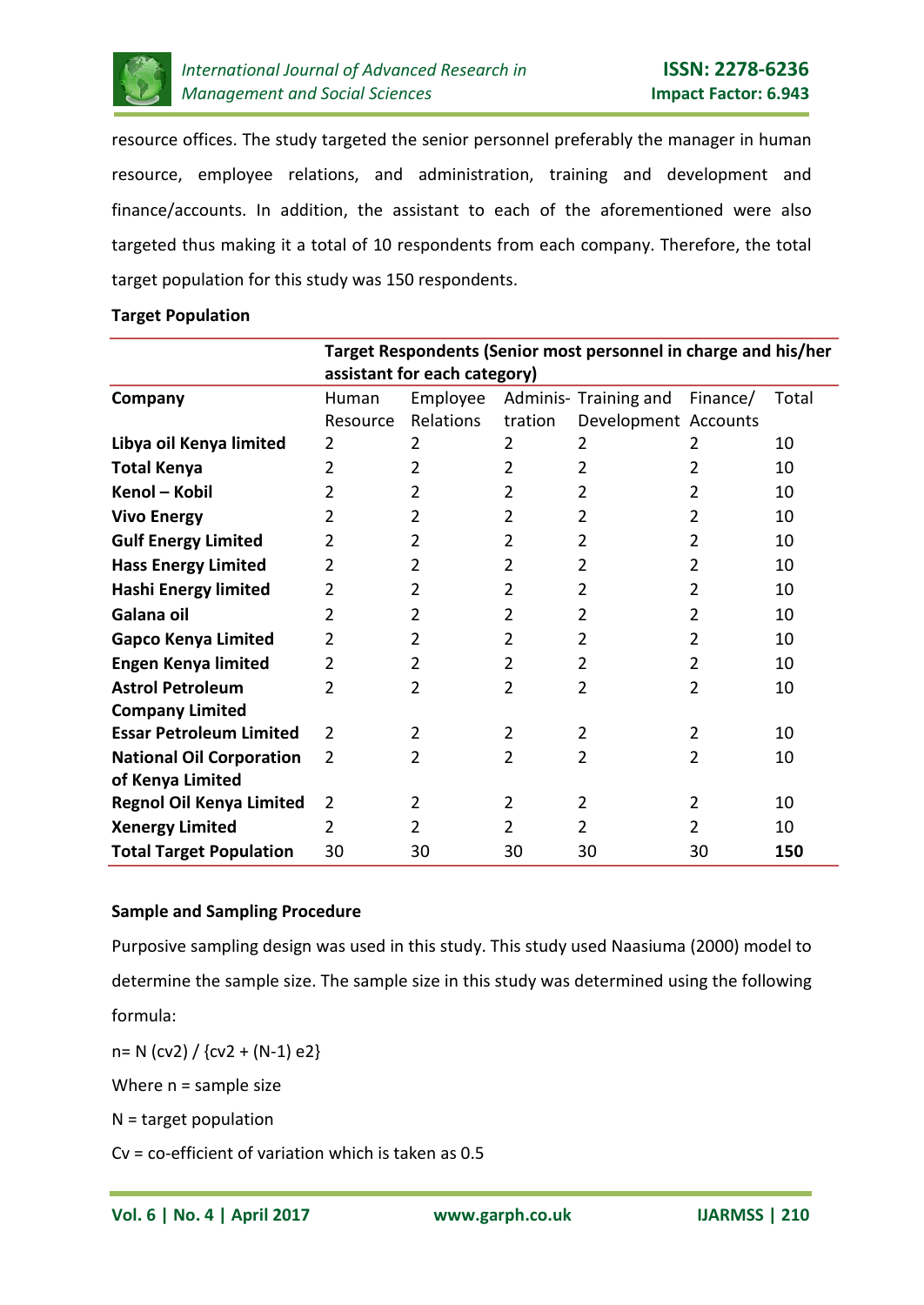

E = Tolerance at desired level which is taken at 0.05 or at 95% confidence level Using this formula, the sample size is:

 $n = 150 * (0.5)^{2} / \{(0.5)^{2} + (150-1) (0.05)^{2}\}$ 

 $n = 150 * 0.25 / {0.25 + (149 * 0.0025)}$ 

 $n = 37.5 / {0.25 + 0.3725}$ 

$$
n = 37.5 / 0.6025
$$

n = 60(approximately40% of the total target population).

The sample size was thus 60 respondents. According to Mugenda & Mugenda (2003) and Gall et al. (2007), a sample size of between 10 and 30 % is a good representation of the target population; hence, the 40% sample size was considered adequate for this study.

## **Data Collection Instrument**

The study used a semi-structured questionnaire to collect data. The questionnaire contained close-ended questions, open-ended questions and likert scale questions. A questionnaire communicates to the respondent what is intended and elicits desired response in order to achieve the research objectives (Chandran, 2004).The close-ended questions provided more structured responses to facilitate tangible recommendations. The open ended questions helped to probe more information from the respondents by allowing them to express their views in their own words and understanding. The likert questions were used to test the rating of various aspects and this will helped in reducing the number of related responses in order to obtain more varied responses.

## **Data Collection procedure**

The study collected both primary and secondary. Secondary data was collected from journals, text books and relevant thesis both published and unpublished. The study developed the questionnaire to be used for data collection. The questionnaire used both open ended questions and closed ended questions which were followed by an explanation (Appendix 2). The study physically administered the research instruments to the respondents. The language used in the instruments was simple and easy to understand and instruction on how to fill the questionnaire given. Drop and pick up later method was used.

## **Data Analysis and Presentation**

The study gathered qualitative and quantitative data. Descriptive statistics such as mean, standard deviation, frequency and percentages was used in analyzing quantitative data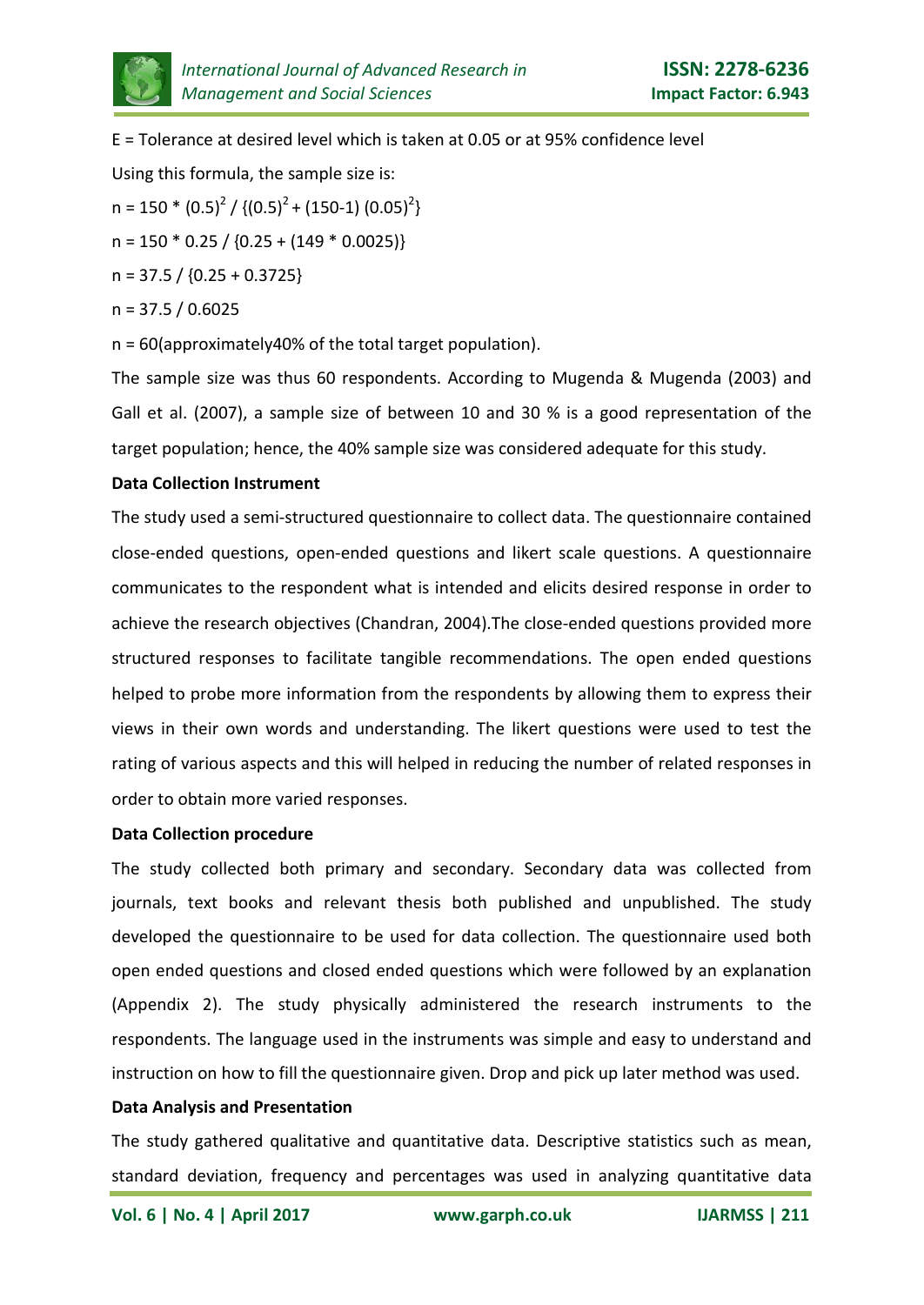

(Kothari, 2004). On the other hand, qualitative data was analyzed using content analysis. Data was presented using frequency tables and bar graphs. To enhance data handling, Statistical Package for Social Sciences version 21 (SPSS) was used due to its ability to handle both small and voluminous data (Dempsey, 2003). Descriptive statistics was used to analyze and present the data in the form of frequency distribution and bar graphs along with an explanation of the study findings. Inferential statistics was also carried out to establish the nature of the relationship that exists between variables. A multiple regression equation for predicting Oil and Gas Companies performance was expressed. Inferential statistics such as non-parametric test which include variance analysis were used to test the significance of the overall model at 95% level of significance.

# **RESEARCH FINDINGS AND DISCUSSION**

## **Distribution of Responses on Automated HR planning system**

The figure below shows that a vast majority 64% mentioned that their companies had automated HR planning system while a few 36% said that they did not have. The respondents indicated that the HR planning system enabled the company forecast its future demand and supply as well as performance.



**Fig. Distribution of Responses on Automated HR planning system**

# **Distribution of Responses on Variables of Automated HR planning system**

The study sought to examine the influence of automated human resource planning systems on the performance of oil and gas companies in Kenya. The findings were as follows;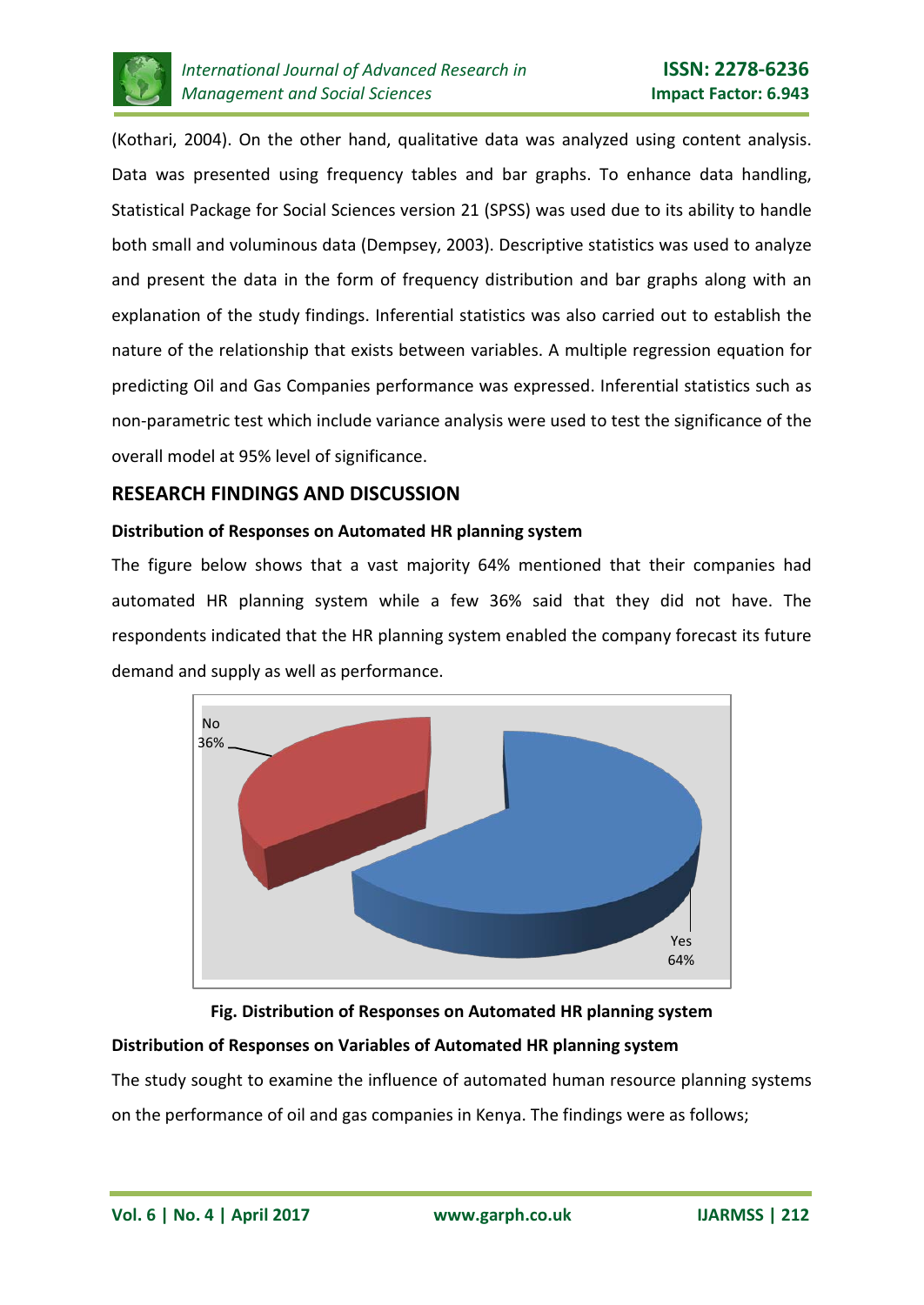

| <b>Statement</b>                                      | <b>SD</b> | D           | N                          | A | <b>SA</b>     | <b>Mean</b> | <b>StdDev</b> |
|-------------------------------------------------------|-----------|-------------|----------------------------|---|---------------|-------------|---------------|
| Human resource information systems identifies         |           |             |                            |   |               |             |               |
| both qualitatively and quantitatively unoccupied      |           |             |                            |   |               |             |               |
| positions accurately                                  |           |             | 1.8 5.4 17.9 42.9 32.1 4.0 |   |               |             | 0.9           |
| Human resource information systems maintains          |           |             |                            |   |               |             |               |
| skill inventory (ability, capacity, qualification and |           |             |                            |   |               |             |               |
| career goals)                                         |           |             | 8.9 7.1 12.5 42.9 28.6 3.8 |   |               |             | 1.2           |
| Organization's human resource planning is highly      |           |             |                            |   |               |             |               |
| effective and efficient                               |           |             | 5.4 8.9 3.6 50.0 32.1 3.9  |   |               |             | 1.1           |
| Future supply and demand of labour can be             |           |             |                            |   |               |             |               |
| forecast using the What-if analysis function of       |           |             |                            |   |               |             |               |
| Human resource information systems                    |           | $5.4$ 8.9 - |                            |   | 46.4 39.3 4.1 |             | 1.1           |
| Through Human resource information systems,           |           |             |                            |   |               |             |               |
| more relevant information has become available in     |           |             |                            |   |               |             |               |
| regard to employees for managers to make              |           |             |                            |   |               |             |               |
| decisions                                             |           |             | 1.8 7.1 5.4 32.1 53.6 4.3  |   |               |             | 1.0           |
| Human resource information systems identifies         |           |             |                            |   |               |             |               |
| human resource need to achieve organization's         |           |             |                            |   |               |             |               |
| goals and aligns the organization HR strategy         |           | 5.4 3.6 1.8 |                            |   | 46.4 42.9 4.2 |             | 1.0           |

#### **Distribution of Responses on Variables of Automated HR planning system**

The table above illustrates the extent to which the following factors determine automated HR planning system affects performance of the companies. Five (5) statements/indicators were used to test the extent to which they influence performance. Likert scales were then used at 5 point where 1 represented an extreme disagreement on the statements with 5 points indicating a strongly agreement. Mean and standard deviation were then used to interpret the data. The higher the mean, the stronger the particular statement. Findings revealed that, Human resource information systems identifies both qualitatively and quantitatively unoccupied positions as supported by mean of 4.0 and a standard deviation of 0.9. The respondents were of the view that Human resource information systems maintains skill inventory (ability, capacity, qualification and career goals)as given by mean of 3.8 and standard deviation of 1.2.Organization's human resource planning is highly effective and efficient as shown by a mean of 3.9 and standard deviation of 1.1 while Future supply and demand of labour can be forecast using the What-if analysis function of Human resource information systems as given a mean of 4.1 and standard deviation of 1.1 The research further gathered that Through Human resource information systems, more relevant information has become available in regard to employees for managers to make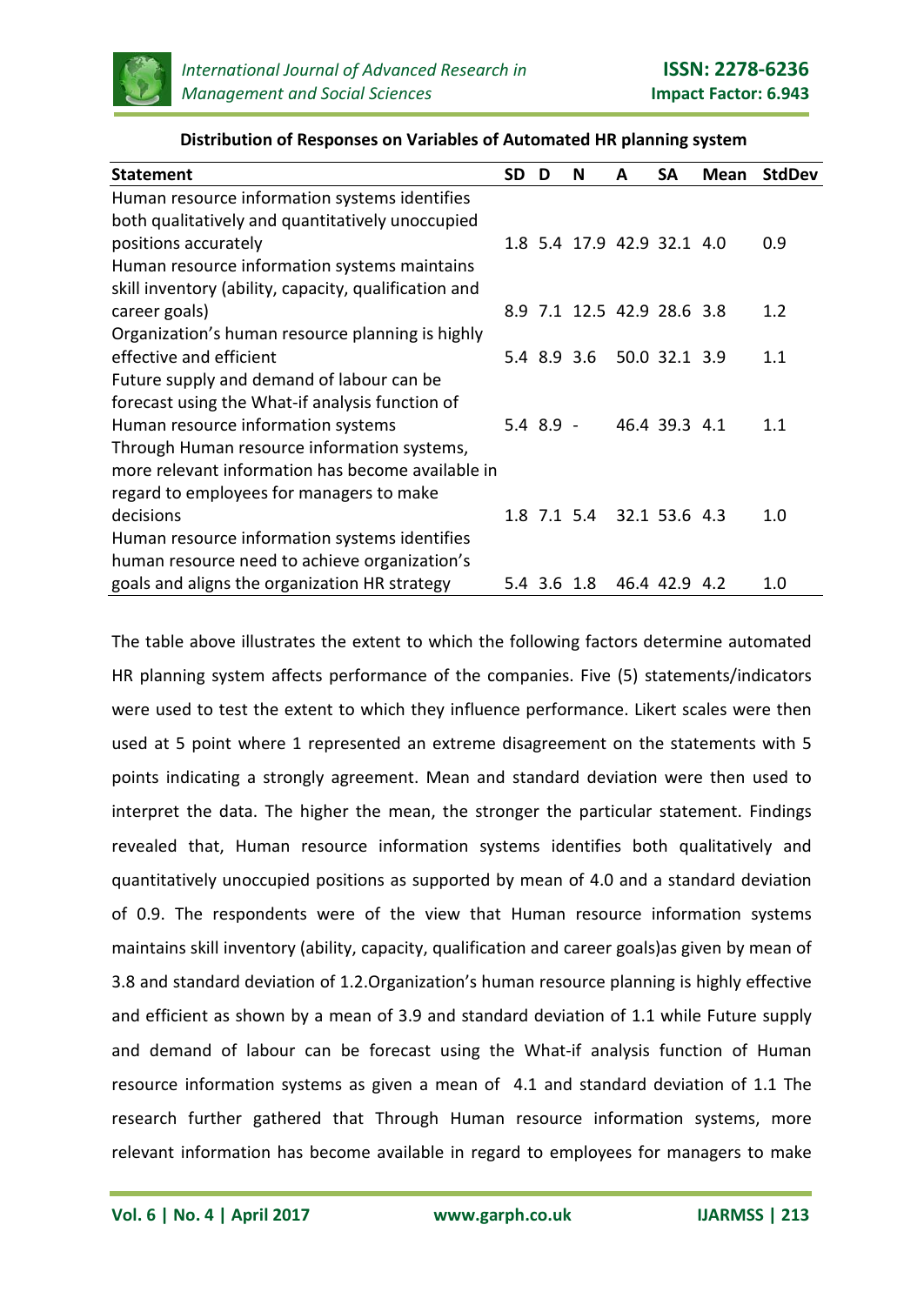

decisions as shown by a mean of 4.3 and standard deviation of 1.0 while others mentioned that Human resource information systems identifies human resource need to achieve organization's goals and aligns the organization HR strategy Human resource information systems evaluates the recruitment processes effectively as given by mean of 4.2 and standard deviation of 1.0.

The results of the study conform to the literature review that HR planning helps a company current and future HR needs for an organization to achieve its goals as well as forecasting a firm's future demand and supply as stipulated by (DeCenzo and Robbins, 2010)Future supply and demand of labour can be forecast using the What-if analysis function of Human resource information systems this is further in alignment with (Chowdhury et al., 2013) who inferred that automated HR systems helps HR managers to ensure that they have the right number and kinds of capable people in the right places and at the right.

Through Human resource information systems, more relevant information has become available in regard to employees for managers to make decisions .Automated HR planning emphasizes mainly the retention of capable employees and the reduction costs associated with maintaining them. Barron, Chhabra, Hanscome and Henson (2004) perceived Automated HR planning also gives opportunity to HR professionals to enhance their contribution to the long-term plan of enterprises.

Human resource information systems maintains skill inventory (ability, capacity, qualification and career goals). Providing insights into organizational training needs by identifying deficiencies in employee's performance and then select the right persons to be trained at the right time after which the system evaluates the effectiveness of the training programs. The study findings are in agreement with findings by Dessler (2005) that, automating HR planning system influence manpower activities by: Making a regular analysis of the human resource needs of the company through matching the supply of human resource with the demand for it – the system identifies unfilled positions accurately.

#### **Firm's Performance**

Organizational performance involves measuring and evaluating the quality, effectiveness, and efficiency by using output and outcome indicators. Company performance should be judged against a specific objective to see whether the objective is achieved. Without an objective, a company would have no criterion for choosing among alternative investment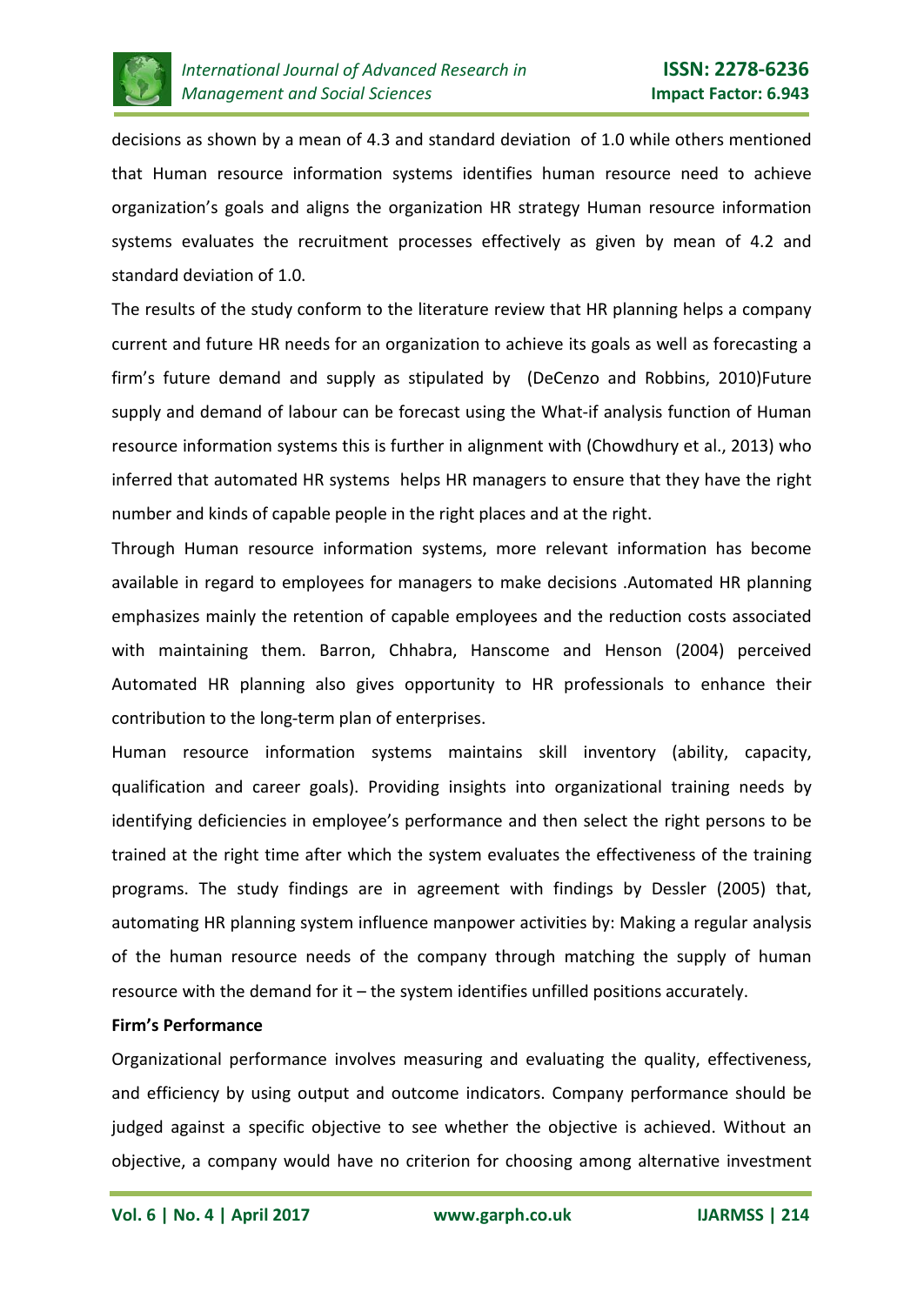

strategies and projects. This section captures functions on Human resource information systems and its significance in improving the company performance.

## **Extent adoption of HRIS has improved Performance of the Company**

The findings depict that majority of the respondents 50% said that adoption of HRIS has improved Performance of the Company to a very great extent while 30% and 20% indicated that the adoption was to a great extent and moderate extent respectively



## **Extent Human Resource information Systems has enhanced aspects of Performance**

The study sought to establish the influence of human resource information systems on performance of oil and gas companies in Kenya. The findings were as follows

| <b>Aspect</b> | $0 - 40%$ |      | 40-80% |      | above 80% |      | <b>Total</b> |       |
|---------------|-----------|------|--------|------|-----------|------|--------------|-------|
|               |           | %    |        | ℅    |           | %    |              | %     |
| Market Share  | 6         | 10.7 | 20     | 35.7 | 30        | 53.6 | 56           | 100.0 |
| Sales Volume  | 13        | 2.5  | 25     | 44.6 | 18        | 32.1 | 56           | 100.0 |
| Profitability | 10        | 17.9 | 30     | 53.6 | 16        | 28.6 | 56           | 100.0 |

The table above shows that majority 53.6% indicated that market share was above 80% since adoption of automated HRIS systems while a few 35.7% said that the market share was between 40-80%. On the other 44.6% depicted that the sales volume was between 40- 80% since adoption of HRIS systems, while a lesser percent said that it was above 80%. Lastly 53.6% stated that their profitability was between 40-80% while a few 28.6% said that it was above 80%. This is an indication that the oil and gas companies HRIS systems are slowly enhancing the aspects of performance.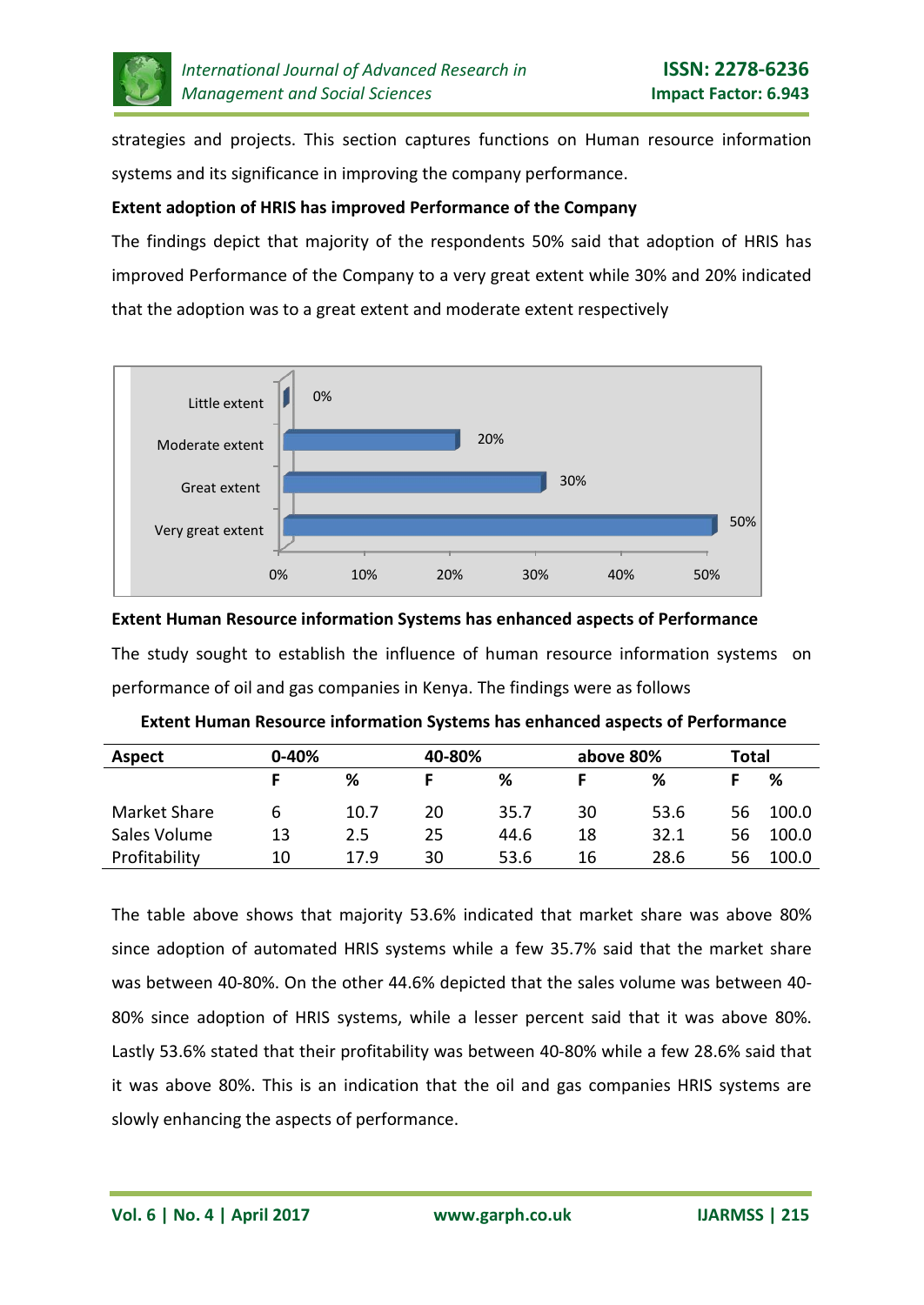

The study established that automated human resource planning was positive and significantly related to performance. This implies that that Human resource information system maintains skill inventory. Future supply and demand of labor can be forecast, and relevant information has become available in regard to employees for managers to make decisions, need assessment and action planning.

#### **Regression Analysis**

#### **Regression coefficient matrix**

|                                                  | <b>Unstandardized</b><br><b>Coefficients</b> |                   | <b>Standardized</b><br><b>Coefficients</b> |      | Sig. |
|--------------------------------------------------|----------------------------------------------|-------------------|--------------------------------------------|------|------|
|                                                  | В                                            | <b>Std. Error</b> | <b>Beta</b>                                |      |      |
| (Constant)<br>Human resource                     | 0.40                                         | 0.20              |                                            | 1.95 | 0.05 |
| planning<br>Dependent Variable: Firm performance | 0.21                                         | 0.05              | 0.26                                       | 4.19 | 0.00 |
|                                                  |                                              |                   |                                            |      |      |

At multivariate level, firm performance is 0.40 if the independent variables (that is human resource planning was rendered absent. This means that if the stated independent variable did not, at all, determine the firm performance' programmes the level of reformation would rate 0.40 points. Results are also interpreted to mean that, at multivariate level, a change in one unit of human resource planning would lead to firm performance by 0.21 units; In summary, the independent variable considered in this study positively lead to a change in the firm performance.

## **Coefficient of determination**

Coefficient of determination, also called R-Square  $(R^2)$ gives the proportion of variance in the dependent variable (performance) which can be predicted from the independent variable. If there are significant outliers,  $R^2$  is adjusted/corrected for errors.

| <b>Coefficient of determination</b> |          |       |                                              |  |  |
|-------------------------------------|----------|-------|----------------------------------------------|--|--|
| R                                   | R Square |       | Adjusted R Square Std. Error of the Estimate |  |  |
| 0.866                               | 0.751    | 0.739 | 0.204                                        |  |  |

*Source: Research Data (2017)*

The table above illustrates  $R^2$  of 0.751 which means that for any change in the firm performance programmes, all the predictors collectively explain up to 0.751 (also stated as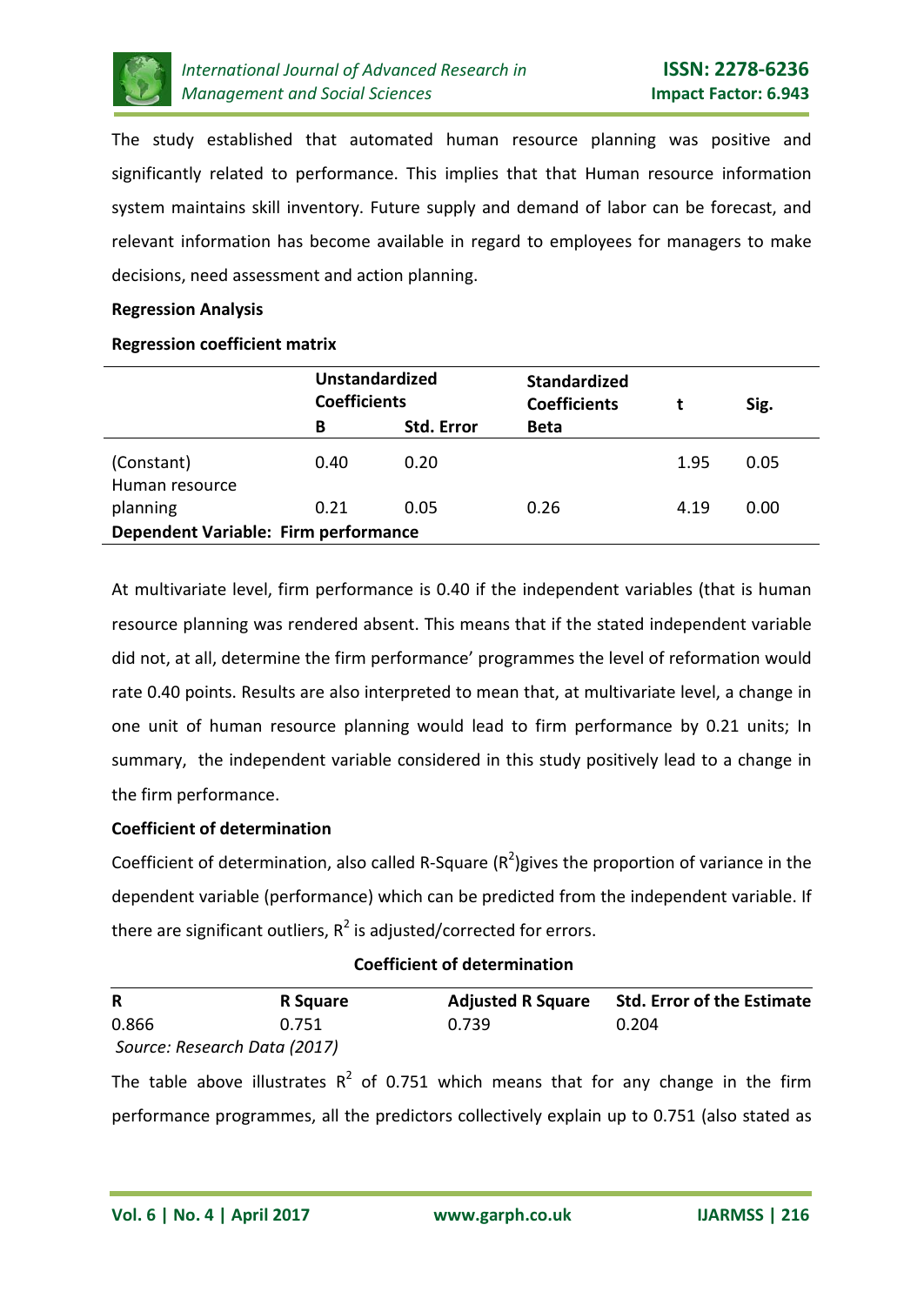

75.1%) of that change. Adjusted R Square was 0.739, a figure close to that of  $R^2$  which indicates that there were no significant outliers in responses for the variable.

# **CONCLUSION**

The study concludes from its findings that Human resource planning system is significant on the firm's performance. This implies that oil and gas companies do not use human resource planning system to analyze the current and future needs to achieve their goals, forecast on firms future demand and supply for enhanced performance.

## **RECOMMENDATION**

The study recommended that for the Oil and gas companies should have an established and properly managed human resource planning system that is relevant to the objectives of the company to enable it achieve all the firm performance indicators such as market share, profitability and higher growth rates. The management should keep up with emerging trends in Human Resource Information Systems which will eventually impact positively on human resource development and ultimate performance of the company.

# **REFERENCES**

- 1. Achua, J. K. (2008). *Corporate Social Responsibility In Nigerian Banking System.* Society and Business Review, 3 (1), pp. 57 – 71.
- 2. Anderson, J. E., & Schwager, P. H. (2004). SME adoption of wireless LAN technology: Applying the UTAUT model. In *Proceedings of the 7th annual conference of the southern association for information systems* (Vol. 7, pp. 39-43).
- 3. Armstrong, M. (2006). *A Handbook of Human Resource Management Practice* (10th ed.). Cambridge: Kogan Page Limited, Cambridge University Press.
- 4. Bal, Y., Bozukurt, S., Ertemsir, E. (2012). *The Importance of Using Human Resources Information Systems (HRIS) and a Research on Determining the Success of HRIS*. Management, Knowledge and Learning International Conference
- 5. Barron, M., Chhabra, D., Hanscome, R., & Henson, R. (2004). Exclusive panel discussion: Tips and trends in HRIS. *HR Focus*, 81, 6-7.
- 6. Beckers, A. M. and Bsat, M .Z. (2012). *A DSS Classification Model for Research in Human Resource Information Systems.* Information Systems Management, Vol. 19 No. 3, pp. 41-50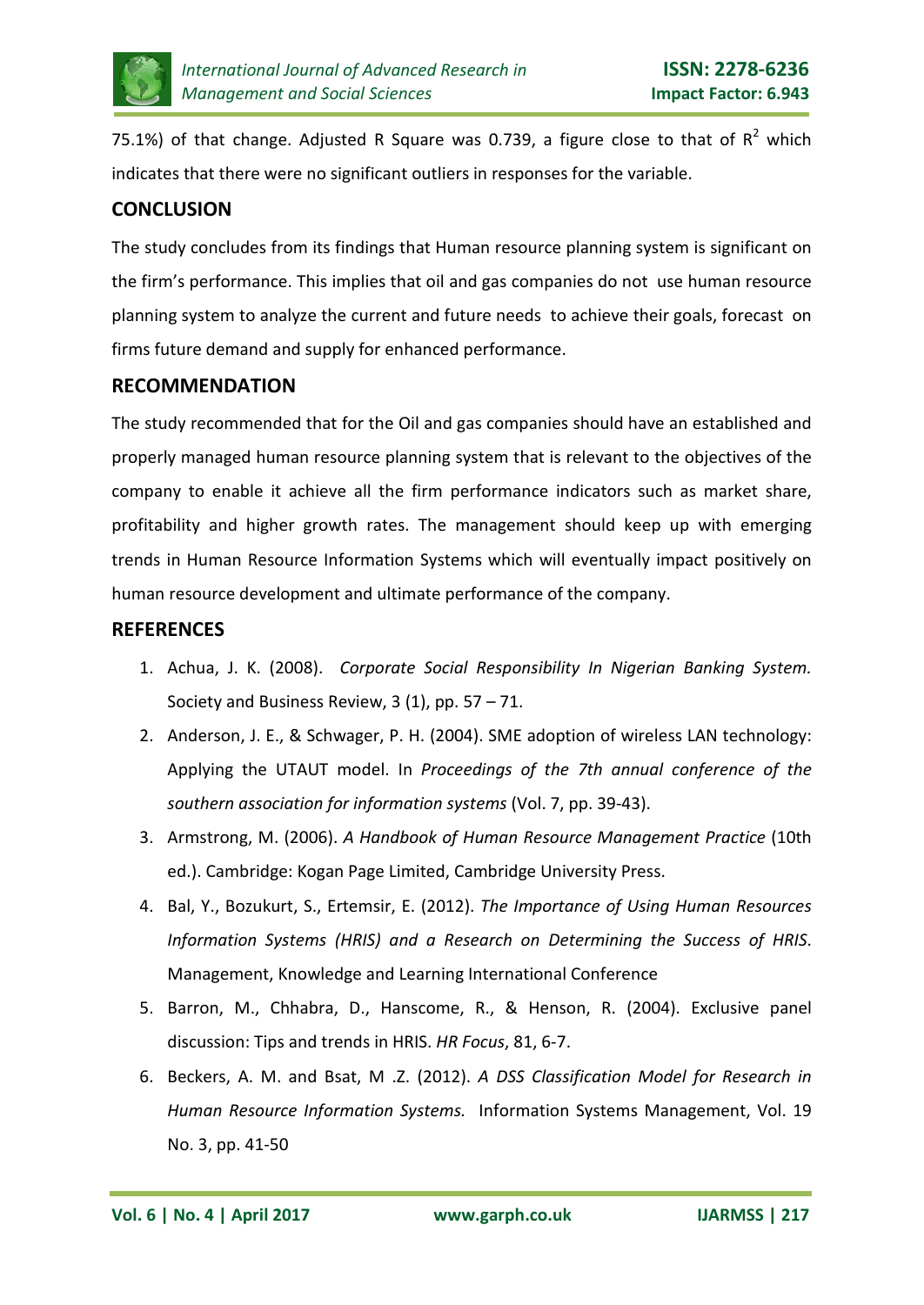

- 7. Beulen, E. (2009). *The contribution of a global service provider's Human Resources Information Systems (HRIS) to staff retention in emerging markets Comparing issues & implications in six developing countries.* Information Technology and People, 22(3), 270-288.http:// dx.doi.org/10.1108/09593840910981446
- 8. Beulen, E., (2009). The Contribution of a Global Service Provider's Human Resources Information Systems (HRIS) to Staff Retention in Emerging Markets Comparing Issues and Implications in Six Developing Countries. *Information Technology & People, 22* (3), 270-288.
- 9. Bussler, L., & Davis, E. (2001). Information systems: The quiet revolution in human resource management. *Journal of Computer Information Systems*, 42(2), 17-20.
- 10. Chauhan, A., Sharma, S., &Tyagi, T. (2011). Role of HRIS in improving modern HR operations. *Review of Management*, 1(2), ISSN: 2231-0487.
- 11. Chowdhury, S., Yunus, M., Bhuiyan, F., &Kabir, R.M. (2013). Impact of Human Resources Information System (HRIS) on the Performance of Firms: A Study on Some Selected Bangladeshi Banks. *Proceedings of 9th Asian Business Research Conference20-21 December, 2013, BIAM Foundation, Dhaka, Bangladesh ISBN: 978- 1-922069-39-9*
- 12. Dessler, G. (2013). *Human resource management: Global Edition* (13th ed.). Pearson Education.
- 13. Dessler, G., & Al Ariss, A. (2012). *Human resource management: Arab* World Edition.Edinburgh: Pearson Education Limited.
- 14. Florkowski, G.W. (2006). The diffusion of human resource information-technology innovations in U.S. and non U.S. Firms. *Personnel review journal of world business*, 45(2), 143-149.
- 15. Hendrickson, A.R. (2003). Human resource information systems: Backbone technology of contemporary human resources. *Journal of Labor Research*, 24(3), 381-394.
- 16. https://www.kenyaplex.com/business-directory/?categoryid=595
- 17. Khera, Shikha and Gulati, Karishma. (2012). *Human Resource Information System and its Impact on Human Resource Planning: A Perceptual Analysis of Information Technology Companies.* Journal of Business and Management 3(6), 6-13